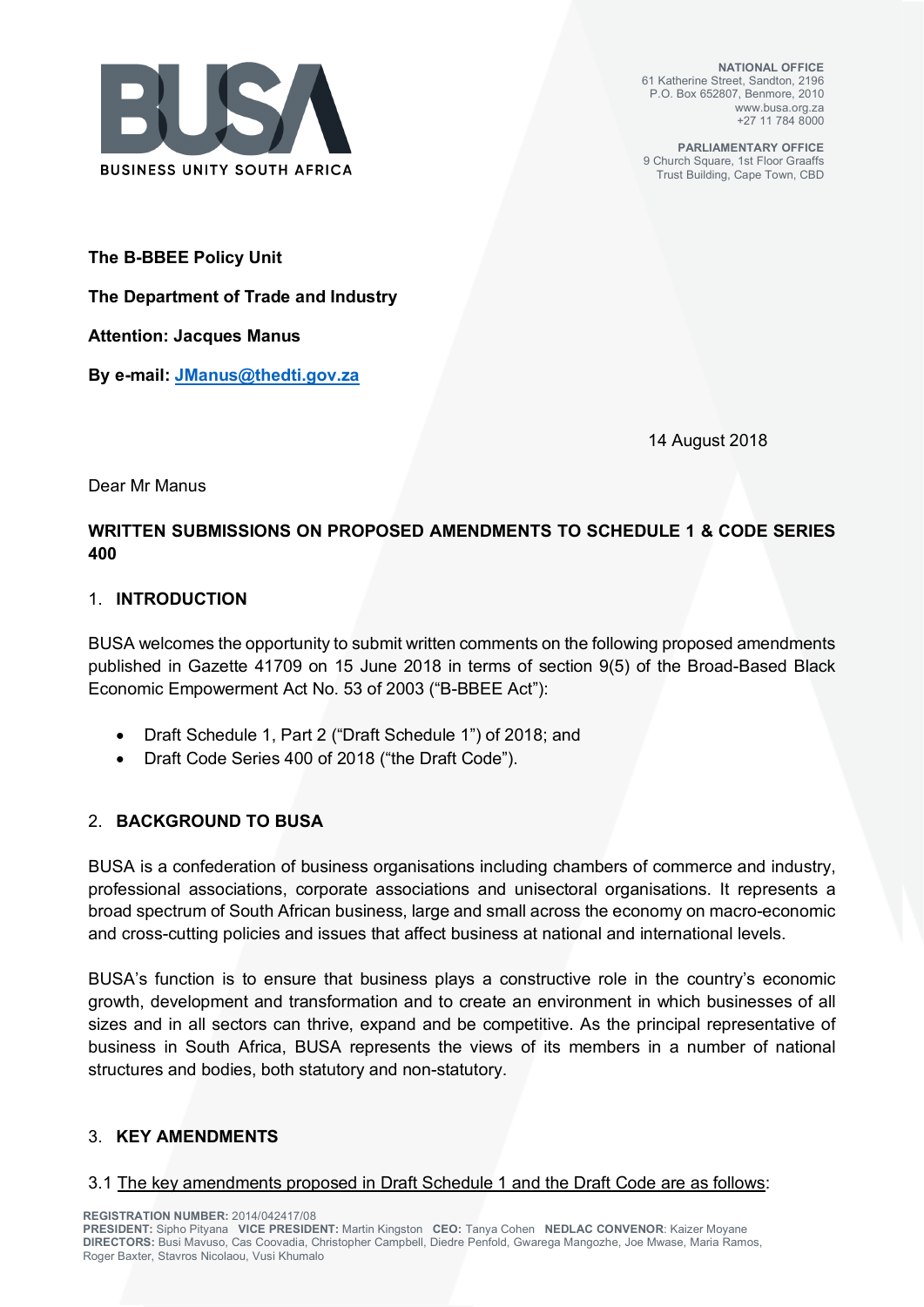- 3.1.1 the insertion of new amendments aimed at clarifying the employment objectives of the Revised B-BBEE Codes;
- 3.1.2 the combination and reallocation of points and targets for spend with EMEs and QSEs under the Preferential Procurement Scorecard;
- 3.1.3 increasing the points obtainable from procuring from 51% black-owned suppliers from 9 to 11 and increasing the target from 40% to 50%;
- 3.1.4 an enhanced recognition of two times of actual spend for procurement spend on entities which are at least 51% black-owned on a flow-through basis, while first time supplier recognitions falls off;
- 3.1.5 to include large entities which are 51% black-owned (on a flow-through basis) as beneficiaries of enterprise development or supplier development initiatives;
- 3.1.6 defining what a "supplier development beneficiary" is and what an "Enterprise Development Beneficiary" is; and
- 3.1.7 procurement spend from Generic Entity Suppliers which are at least 51% black owned or at least 51% Black women owned utilising the flow through principle can be recognised under Indicator 2.1.2 of the Enterprise and Supplier Development Scorecard.

#### 4. **GENERAL COMMENTS**

- 4.1 While the proposed amendments appear to support Government's goal of radical economic transformation by promoting more black ownership and control in South African businesses, they also result in significant consequences for small businesses and new black businesses.
- 4.2 As previously indicated to the DTI in BUSA's May 2018 written submission in response to the proposed amendments to the Draft Codes of Good Practice (on YES and skills development), BUSA adopted a Business Approach to Black Economic Transformation for Inclusive Growth in 2017. This Transformation Approach recognises that the pace and depth of transformation in business has been insufficient, and that concerted steps should be taken to accelerate the pace of transformation within business. Business identified four key drivers of transformation being: inculcating diversity within business; promoting education and skills; lifting employment, particularly among the youth; and enabling many more small and emerging black businesses to participate in the economy. It is in this light that BUSA is concerned that some of the most recent proposed amendments may inadvertently undermine, rather than support the pace of transformation necessary in South Africa.

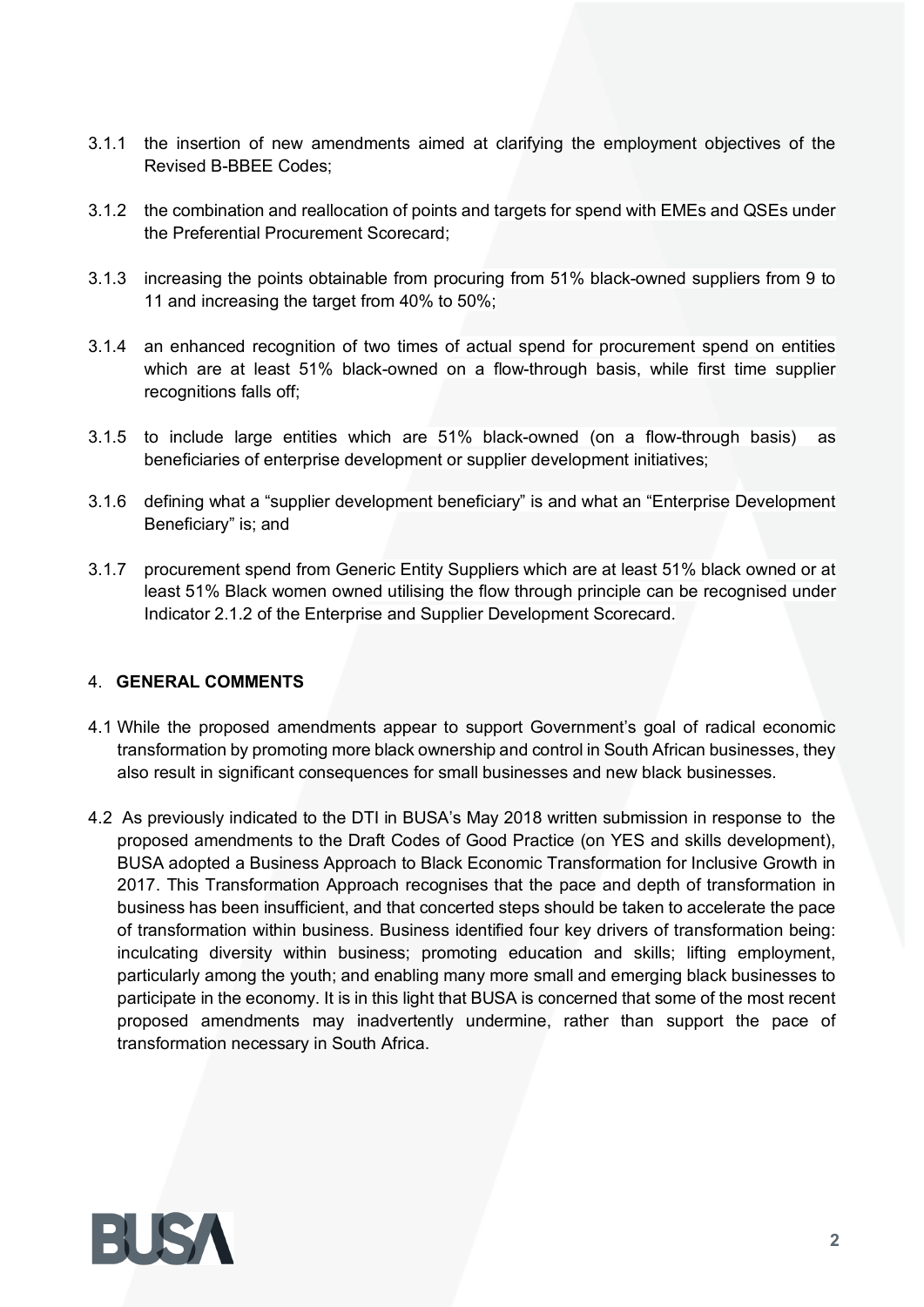- 4.3 The proposed amendments signal a focus on the development of larger black-owned companies to the detriment of the the spend with smaller companies. BUSA is concerned that this will, to a large extent, diminish the incentive for businesses to procure the services of new and/or small suppliers.
- 4.4 BUSA is also concerned that the rate at which B-BBEE legislation amendments are being introduced will have the effect of slowing down the momentum of transformation. It has taken businesses a considerable amount of time to align and implement programmes and initiatives associated with enterprise and supplier development that are consistent with the spirit of the current B-BBEE requirements. To significantly and frequently amend these will have a negative impact on those businesses that have meaningfully committed to long term B-BBEE initiatives and programmes.
- 4.5 BUSA's detailed comments are set out below.

## 5. **COMMENTS ON DRAFT CODE SERIES 400**

## 5.1 **Combining the EME and QSE Indicators into one Indicator**

- 5.1.1 The Draft Code proposes that the two separate Indicators for purchases from EMEs and QSEs should be merged into one Indicator with a target of 25%, worth 5 points.
- 5.1.2 Although it is proposed that the two separate Indicators be merged, the weighting points and compliance targets in the merged Indicator will, overall, be reduced.
- 5.1.3 There is a strong likelihood that by merging the EME and QSE Indicators (and reducing the overall points and compliance targets) that opportunities may be diverted away from EMEs to QSEs.
- 5.1.4 The Ministry of Small Business Development and the National Development Plan recognise the important role that SMMEs play in the social and economic development of South Africa. SMMEs are a primary source of job creation. In order to create new jobs and sustain existing jobs, the B-BBEE requirements should support the growth and sustainability of existing SMMEs and importantly, enable new SMMEs to prosper. To remove procurement from EMEs as a specific target in the scorecard and to reduce the overall weight for procurement from EMEs and QSEs ignores the vital role SMMEs play in our economy.
- 5.1.5 Since the amendments to the Codes in 2013, businesses have invested significantly in strategies and intervention programmes with their suppliers to meet the existing B-BBEE requirements. In circumstances where long term contracts have been entered into with suppliers, these most recent proposed changes will result in businesses having to reorientate processes and commercial agreements which would, in most instances, be onerous.

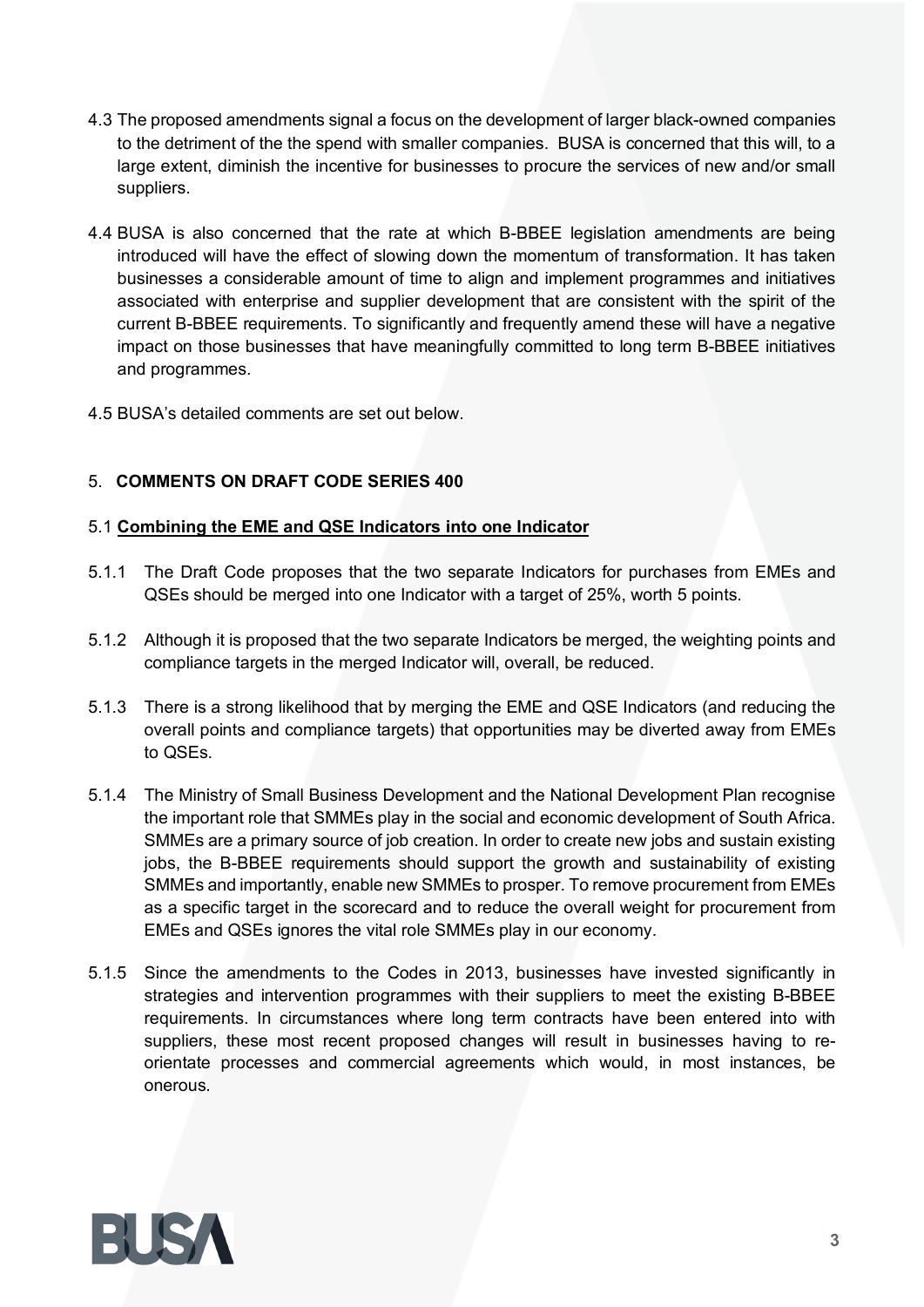5.1.6 For the reasons set out above, BUSA is of the view that EME and QSE Indicators should remain unchanged and should not be merged.

### 5.2 **Purchases from 51% Black-owned suppliers**

- 5.2.1 The Draft Code proposes that Indicator 2.1.4 relating to purchases from 51% black-owned suppliers should become Indicator 2.1.3 and the points should be increased from 9 to 11 and the target increased from 40% to 50%.
- 5.2.2 By increasing the points for procurement spend from Empowering Suppliers that are at least 51% black-owned, this could, inadvertently result in less emphasis on small businesses. In light of the comments set out in paragraph 5.1 above, careful consideration should be given to the impact that this proposed amendment may have on small businesses.

### 5.3 **Spend with First Time Suppliers**

- 5.3.1 The Draft Code proposes, under the Key Measurement Principles section that the multiplying factor for spend with first time suppliers should be removed from Code Series 400.
- 5.3.2 The consequence of this proposed amendment is that companies will no longer be able to multiply it's spend on first time suppliers by a factor of 1.2 (20%).
- 5.3.3 BUSA is concerned that by removing this multiplying factor from Code Series 400, that there will be no incentive for companies to bring a new supplier on board which will ultimately limit the potential business opportunities for SMME's and start-ups. BUSA is therefore of the view that Indicator 3.5.3 should remain in Code Series 400.

# 5.4 **Spend on 51% Black Owned & 51% Black Owned Female Suppliers**

5.4.1 The Draft Code proposes a new insertion into the Key Measurement Principles which states that:

"*A supplier to the Measured Entity that is at least 51% Black Owned or at least 51% Black Woman Owned utilising the Flow Through Principle, the recognizable B-BBEE Procurement Spend that can be attributed to that Supplier is multiplied by a factor of 2." (sic)*

5.4.2 It appears that by the insertion of this new provision, there is a risk that black procurement spend may be inflated beyond the actual transformation taking place. This is particularly so given that there is already enhanced recognition through the B-BBEE levels. It is important for the DTI to carefully assess whether this would result in limiting the depth of transformation that the B-BBBE Act seeks to achieve and if so, to re- consider the introduction of this enhanced benefit.

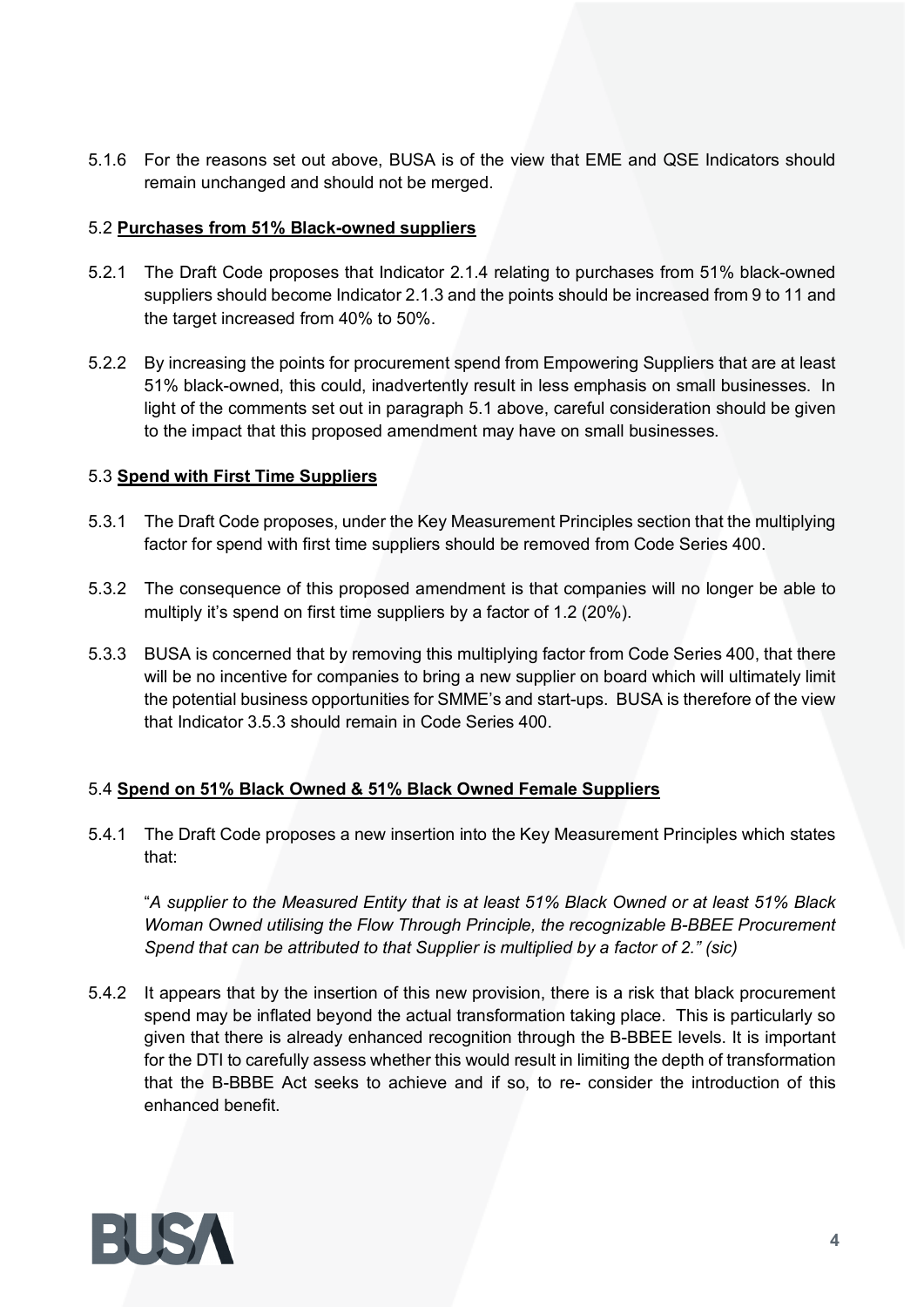## 5.5 **Beneficiaries of Supplier Development or Enterprise Development**

- 5.5.1 The Draft Code proposes that Generic Entities should, in addition to EMEs and QSEs, be included as beneficiaries of supplier development or enterprise development.
- 5.5.2 BUSA does not support this proposed amendment. In terms of the current Code, the aim is for a Measured Entity to support small black-owned businesses with a view to assisting them to eventually form part of the supply chain.
- 5.5.3 If a Generic Entity is eligible to benefit from supplier development and enterprise development, this will no doubt limit small businesses' access to markets and will slow down the pace of transformation which again, is not the aim of the B-BBEE Act.
- 5.5.4 BUSA is of the view that supplier and enterprise development initiatives should continue to be directed to QSEs and EMEs. QSEs and EMEs require more attention and support than well-established Generic Entities.

## 5.6 **Supplier Development Beneficiary vs Enterprise Development Beneficiary**

- 5.6.1 The Draft Code (3.8) attempts to give clarity as to what is considered a "Supplier Development Beneficiary" and what is considered an "Enterprise Development Beneficiary".
- 5.6.2 The Draft Code proposes that a Supplier Development Beneficiary is part of the Measured Entity's supply chain whereas an Enterprise Development Beneficiary is not. BUSA's understanding is that this means that a Supplier Development Beneficiary would invoice the Measured Entity, whereas the Enterprise Development Beneficiary would not.
- 5.6.3 By inserting this definition into the Draft Code, it means that if a Measured Entity wishes to continue supporting an existing Enterprise Development Beneficiary who is also an existing supplier, which the Measured Entity will have to stop procuring from such beneficiary. This will have a negative impact on many small businesses.
- 5.6.4 We suggest the following wording of this definition would provide clarity:

*Supplier Development Beneficiary is part of the measured entity's supply chain where there is a direct transacting relationship. Enterprise Development Beneficiary is part of the measured entity's value chain where there is an indirect transacting relationship."*

## 5.7 **B-BBEE Procurement Spend from Generic Entity Suppliers**

5.7.1 The Draft Code proposes a new insertion under 3.9. This new insertion states that B-BBEE procurement spend from Generic Entity Suppliers which are at least 51% black owned or at

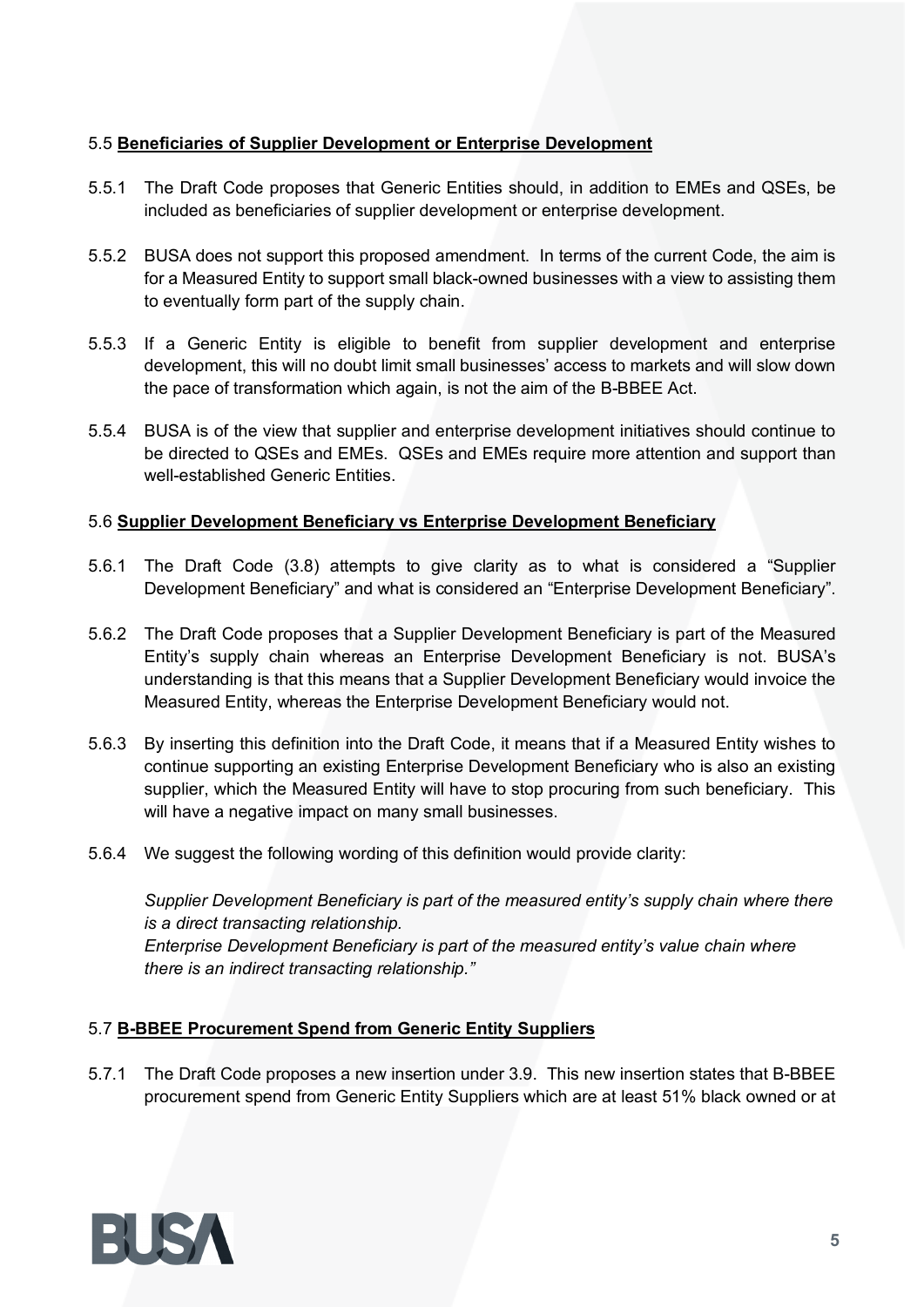least 51% Black women owned utilising the flow through principle can be recognised under Indicator 2.1.2 of the Enterprise and Supplier Development Scorecard.

- 5.7.2 Of significance to this new insertion is the fact that Indicator 2.1.2 is the EME and QSE spend.
- 5.7.3 Subject to further clarity from the DTI, BUSA's understanding is that this new insertion effectively means that Measured Entities have an option to rather support already larger established companies instead of supporting smaller suppliers. By implication this means, by way of example, that should a Measured Entity procure at least 25% of discretionary spend from a Level 4 Generic supplier with 51% Black Ownership, such Measured Entity would score full points under 2.1.2 without having to procure anything from an EME or QSE supplier. This would significantly limit small businesses' access to markets and is not supported by BUSA.

# 6. **AMENDMENTS TO SCHEDULE 1 (DEFINITIONS)**

## 6.1 **Definition of "Absorption" & "Long-Term Contract of Employment"**

- 6.1.1 Draft Schedule 1 proposes to amend the definition of "**Absorption**" to mean "*a measure of the Measured Entity's ability to successfully secure a long term contract of employment for the Learner."*
- 6.1.2 Clarity is required as to which Learners would qualify for the purposes of Absorption. Would it be all learners identified as per the B-BBEE Learning Programme Matrix?
- 6.1.3 Clarity is also required from the DTI as to when absorption will be activated and recognised? Will it only be on completion of a learning programme?
- 6.1.4 Absorption should be realistic and attainable to encourage all businesses to invest in human capital through skills development.
- 6.1.5 In order for Absorption to be activated, the Measured Entity must secure a "long-term contract of employment" for the Learner. Draft Schedule 1 proposes that "**long-term contract of employment**" is to mean "*a legal agreement between an individual and an entity that this individual would work for until his or her mandatory date of retirement."*
- 6.1.6 The concept of long-term contract of employment is unclear and undefined in South African labour law. This creates unnecessary uncertainty.
- 6.1.7 One interpretation may be that what is meant is employment on indefinite basis. In other words, a fixed term contract, regardless of the length, will not be recognised as a long-term contract of employment and as such, would not activate absorption. This interpretation is limiting and may reduce the number of employment opportunities for Learners which cannot

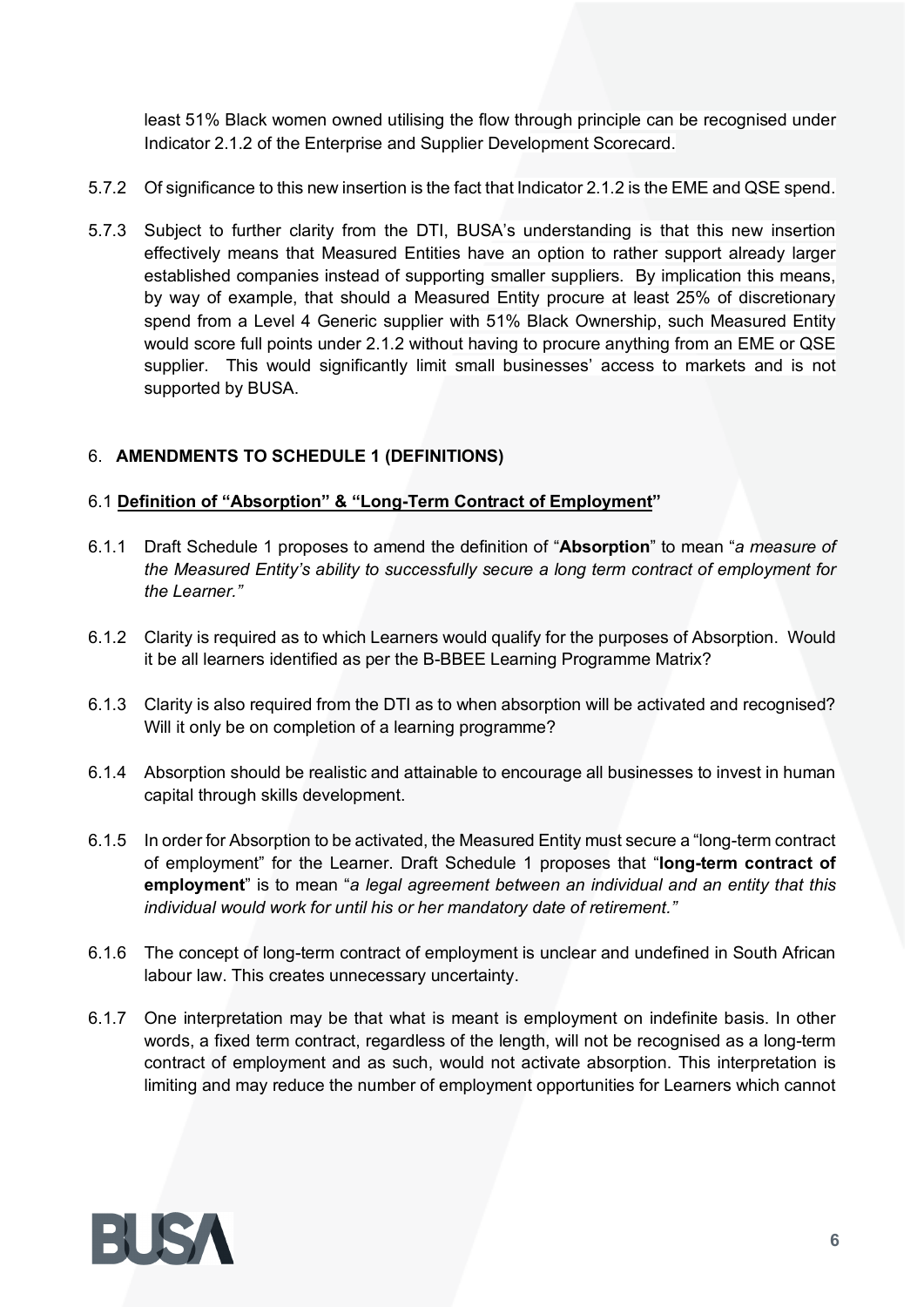be the intention of the B-BBEE Act. It also runs counter to employment types that are becoming more and more relevant under the 4<sup>th</sup> Industrial Revolution. In some sectors, it is not reasonably practicable to offer all employees and/or recently qualified Learners indefinite contracts of employment. South Africa's labour laws expressly recognise the use of fixed term contracts in certain justifiable instances.

6.1.8 BUSA accordingly does not support the inclusion of the term "long-term employment" and urges the DTI to consider to include language that makes it unambiguous that flexible and fixed term forms of employment, provided they exceed a certain duration will be satisfactory. It is proposed that consideration be given to inserting a meaningful time period, after which employment, regardless of whether it is fixed term or indefinite, is recognised for this purpose.

### 6.2 **Definition of "Designated Group Supplier"**

- 6.2.1 Draft Schedule 1 defines the term "**Designated Group Supplier**" and sets out various categories of ownership.
- 6.2.2 One of the categories of ownership is "*black people living in rural and under developed areas."* Clarity is required as to what the DTI will consider to be a "*rural and under developed area"*.

# 7. **FURTHER AMENDMENTS TO DEFINITIONS SHOULD BE CONSIDERED**

- 7.1 It is proposed, in the process of this round of amendments, that the following definitions should be updated:
- 7.1.1 Schedule 1 defines "**Employee with a Disability**" to have the meaning defined in the Code of Good Practice on Key Aspects of Disability in the workplace issued under section 54 of the Employment Equity Act. That Code of Good Practice does not define the term "**employee with a disability**", rather, it defines the term "**persons with disabilities**". The use of language should be aligned if the definition refers to the definition in the Code of Good Practice in terms of the Employment Equity Act, unless the BBBEE Codes intend to distinguish between a "person" with a disability and an "employee" with a disability, in which case, the definition as it appears in Schedule 1 should be amended.
- 7.1.2 In so far as Schedule 1 defines "**Junior Management**", "**Middle Management**" and "**Senior Management**", the definitions should be updated to align with the Employment Equity Act and its Regulations which no longer makes reference to occupational "categories" but rather occupational "levels". It would be helpful if the definitions in Schedule 1 are aligned with the corresponding legislation they refer to.